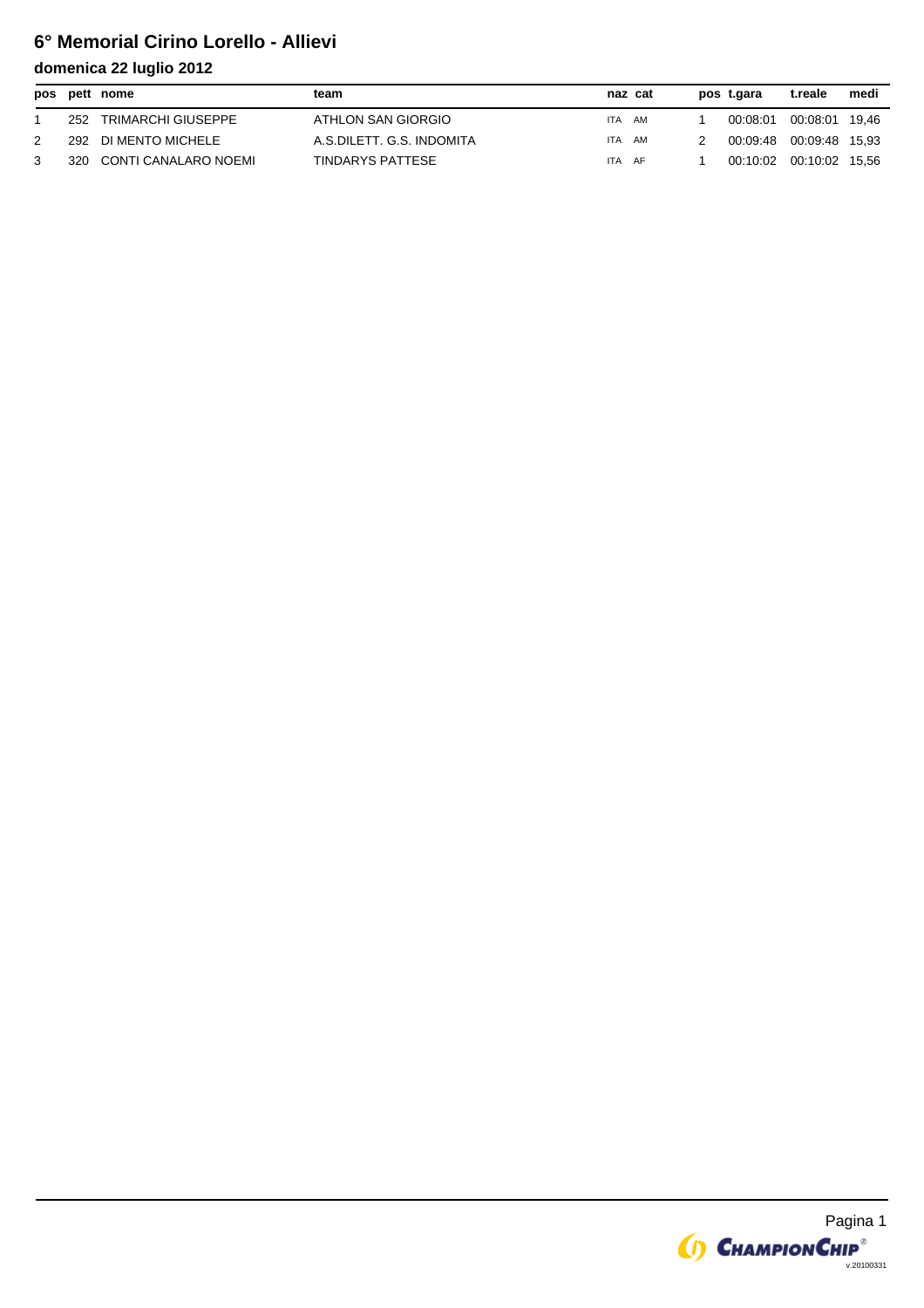## **6° Memorial Cirino Lorello - Master**

| pos |     | pett nome                  | team                      |            | naz cat     |    | pos t.gara | t.reale        | medi  |
|-----|-----|----------------------------|---------------------------|------------|-------------|----|------------|----------------|-------|
| 1   | 53  | LISITANO MASSIMO           | POD MESSINA               | ITA.       | MM40        | 1  | 00:20:21   | 00:20:21 19,17 |       |
| 2   | 32  | DE CARO FRANCESCO          | A.S.DILETT. G.S. INDOMITA | ITA.       | <b>ASSM</b> | -1 | 00:20:31   | 00:20:31 19.01 |       |
| 3   | 200 | ROSSELLO DARIO             | A.S.DILETT. G.S. INDOMITA | <b>ITA</b> | MM40        | 2  | 00:20:45   | 00:20:45 18,79 |       |
| 4   | 34  | DORIORE ALBERTO            | A.S.DILETT. G.S. INDOMITA | ITA        | <b>ASSM</b> | 2  | 00:21:39   | 00:21:39 18,02 |       |
| 5   | 300 | <b>FALLO NUNZIO</b>        | <b>VIRTUS BINASCO</b>     | ITA        | MM40        | 3  | 00:21:53   | 00:21:53 17,83 |       |
| 6   | 149 | <b>FIAMMANTE GIUSEPPE</b>  | A.S.DILETT. G.S. INDOMITA | ITA        | MM45        | 1  | 00:21:55   | 00:21:55 17,80 |       |
| 7   | 65  | <b>BONANZINGA DAVIDE</b>   | <b>ODYSSEUS</b>           | ITA        | <b>ASSM</b> | 3  | 00:22:10   | 00:22:10 17,61 |       |
| 8   | 201 | <b>MELITA SEBASTIANO</b>   | A.S.DILETT. G.S. INDOMITA | ITA        | MM40        | 4  | 00:22:28   | 00:22:28 17,36 |       |
| 9   | 39  | PICCIOLO MAURIZIO          | A.S.DILETT. G.S. INDOMITA | ITA        | MM45        | 2  | 00:22:40   | 00:22:40 17,21 |       |
| 10  | 177 | GIORDANO VINCENZO          | ATLETICA VILLAFRANCA      | ITA        | TM          | 1  | 00:22:46   | 00:22:46 17,13 |       |
| 11  | 36  | <b>GROSSO NATALE</b>       | A.S.DILETT. G.S. INDOMITA | ITA        | <b>ASSM</b> | 4  | 00:22:52   | 00:22:52 17,06 |       |
| 12  | 159 | <b>ALIOTO BIAGIN</b>       | <b>ATLETICA NEBRODI</b>   | ITA        | TM          | 2  | 00:23:08   | 00:23:08 16,86 |       |
| 13  | 13  | LORIA ANTONIO              | FORTE GONZAGA ME          | ITA        | MM40        | 5  | 00:23:09   | 00:23:09       | 16,85 |
| 14  | 269 | <b>TRIMARCHI GIUSEPPE</b>  | ODYSSEUS                  | ITA        | <b>ASSM</b> | 5  | 00:23:25   | 00:23:25 16,66 |       |
| 15  | 181 | LANUZZA SALVATORE          | POLISPORTIVA MILAZZO      | ITA        | TM          | 3  | 00:23:26   | 00:23:26 16,65 |       |
| 16  | 120 | <b>MANGIO' GIOVANNI</b>    | <b>STILELIBERO</b>        | ITA        | MM45        | 3  | 00:23:30   | 00:23:30 16,60 |       |
| 17  | 147 | <b>CERAOLO MAURIZIO</b>    | PODISTICA CAPO D'ORLANDO  | ITA        | MM35        | 1  | 00:23:32   | 00:23:32 16,57 |       |
| 18  | 129 | <b>SCIONTI KATIA</b>       | <b>STILELIBERO</b>        | <b>ITA</b> | MF35        | 1  | 00:23:33   | 00:23:33 16,57 |       |
| 19  | 311 | SAPIENZA EMANUELE          | ASD BODY CENTER NASO      | ITA        | MM35        | 2  | 00:23:38   | 00:23:38 16,51 |       |
| 20  | 33  | DE CARO RAFFAELE           | A.S.DILETT. G.S. INDOMITA | ITA        | <b>MM50</b> | -1 | 00:23:45   | 00:23:45 16,43 |       |
| 21  | 130 | <b>VENUTI GIOVANNI</b>     | <b>STILELIBERO</b>        | ITA        | MM45        | 4  | 00:23:46   | 00:23:46 16,42 |       |
| 22  | 160 | <b>NASO BIAGIO</b>         | ATLETICA NEBRODI          | ITA        | MM45        | 5  | 00:23:47   | 00:23:47 16,40 |       |
| 23  | 211 | <b>SAJA GIORGIO</b>        | <b>ATHLON SAN GIORGIO</b> | ITA        | TM          | 4  | 00:23:53   | 00:23:53 16,34 |       |
| 24  | 10  | <b>GEMELLI CARLANTONIO</b> | FORTE GONZAGA ME          | ITA        | MM45        | 6  | 00:23:54   | 00:23:54       | 16,32 |
| 25  | 14  | <b>MALATINO ANTONINO</b>   | FORTE GONZAGA ME          | ITA        | MM45        | 7  | 00:23:55   | 00:23:55 16,31 |       |
| 26  | 72  | PIZZUTO CALOGERO           | ODYSSEUS                  | ITA        | MM35        | 3  | 00:24:05   | 00:24:05 16,20 |       |
| 27  | 112 | <b>BUZZURRO VINCENZO</b>   | <b>STILELIBERO</b>        | ITA        | <b>MM50</b> | 2  | 00:24:22   | 00:24:22 16,01 |       |
| 28  | 114 | <b>FONSECA CORRADO</b>     | <b>STILELIBERO</b>        | ITA        | MM40        | 6  | 00:24:23   | 00:24:23 16,00 |       |
| 29  | 313 | <b>SCELLATO GIUSEPPE</b>   | <b>TALIN CLUB NICOSIA</b> | ITA        | MM45        | 8  | 00:24:29   | 00:24:29 15.93 |       |
| 30  | 89  | <b>LAZZARO BASILIO</b>     | POLISPORTIVA MILAZZO      | ITA        | MM40        | 7  | 00:24:31   | 00:24:31 15,91 |       |
| 31  | 82  | PAPARONE SALVATORE         | PODISTICA CAPO D'ORLANDO  | ITA        | MM40        | 8  | 00:24:32   | 00:24:32 15,90 |       |
| 32  | 264 | <b>GIAMBOI GIUSEPPE</b>    | <b>ODYSSEUS</b>           | <b>ITA</b> | <b>ASSM</b> | 6  | 00:24:34   | 00:24:34 15,88 |       |
| 33  | 88  | <b>FAMA' FRANCESCO</b>     | POLISPORTIVA MILAZZO      | <b>ITA</b> | MM35        | 4  | 00:24:35   | 00:24:35 15,87 |       |
| 34  | 215 | <b>RIPEPE GIUSEPPE</b>     | STILELIBERO               | ITA        | MM35        | 5  | 00:24:42   | 00:24:42 15,79 |       |
| 35  | 46  | <b>LIONETTO SALVATORE</b>  | ATLETICA NEBRODI          | ITA        | <b>MM50</b> | 3  | 00:24:51   | 00:24:51 15,70 |       |
| 36  | 136 | SALAMONE FRANCESCO         | POLISPORTIVA MILAZZO      | ITA        | TM          | 5  | 00:24:51   | 00:24:51 15,70 |       |
| 37  | 243 | GIANO' CATERINA            | POD MESSINA               | ITA        | MF40        | 1  | 00:24:57   | 00:24:57 15,64 |       |
| 38  | 155 | ORLANDO SALVATORE          | ASD ASAC CASTROREALE      | ITA        | MM40        | 9  | 00:24:59   | 00:24:59 15,62 |       |
| 39  | 245 | <b>SFRAMELI NICOLO'</b>    | FORTE GONZAGA ME          | ITA        | MM40        | 10 | 00:25:02   | 00:25:02 15,58 |       |
| 40  | 15  | <b>MICELI MASSIMILIANO</b> | FORTE GONZAGA ME          | ITA        | MM35        | 6  | 00:25:07   | 00:25:07 15,53 |       |
| 41  | 128 | PRINCIOTTA ALESSANDRO      | <b>STILELIBERO</b>        | ITA        | <b>MM50</b> | 4  | 00:25:11   | 00:25:11 15,49 |       |
| 42  | 148 | RAVI PINTO ROSALBA         | ATLETICA NEBRODI          | ITA        | MF35        | 2  | 00:25:11   | 00:25:11 15,49 |       |
| 43  | 54  | <b>BALLETTA TINDARO</b>    | <b>POD MESSINA</b>        | ITA        | <b>MM50</b> | 5  | 00:25:27   | 00:25:27 15,33 |       |
| 44  | 265 | CARDACIOTTO EMANUELE       | ODYSSEUS                  | ITA        | TM          | 6  | 00:25:39   | 00:25:39 15,21 |       |
| 45  | 277 | <b>TRIPODI GIOVANNI</b>    | POD MESSINA               | ITA        | MM45        | 9  | 00:25:40   | 00:25:40 15,20 |       |
| 46  | 325 | <b>GRILLO GIUSEPPE</b>     | POD. MILAZZO              | ITA        | <b>MM55</b> | 1  | 00:25:43   | 00:25:43 15,17 |       |
| 47  | 66  | <b>GIAMBOI MAURIZIO</b>    | ODYSSEUS                  | ITA        | MM45        | 10 | 00:25:50   | 00:25:50 15,11 |       |
| 48  | 318 | CATAVELLO MAURIZIO         | AVIS CASTELL'UMBERTO      | ITA        | MM40        | 11 | 00:26:09   | 00:26:09 14,91 |       |
| 49  | 316 | NOTARO ANTONINO            | PODISTICA CAPO D'ORLANDO  | ITA        | MM40        | 12 | 00:26:23   | 00:26:23 14,79 |       |
| 50  | 317 | <b>SALTA SIMONE</b>        | AVIS CASTELL'UMBERTO      | ITA        | MM40        | 13 | 00:26:23   | 00:26:23 14,78 |       |
| 51  | 282 | TRAVAGLIANTE SALVATORE     | <b>PROFORM MESSINA</b>    | ITA        | MM35        | 7  | 00:26:27   | 00:26:27 14,75 |       |
| 52  | 7   | FOTI ANGELO                | FORTE GONZAGA ME          | ITA        | MM40        | 14 | 00:26:28   | 00:26:28 14,74 |       |
| 53  | 25  | <b>SCOLARO NUNZIO</b>      | FORTE GONZAGA ME          | ITA        | MM35        | 8  | 00:26:30   | 00:26:30 14,72 |       |

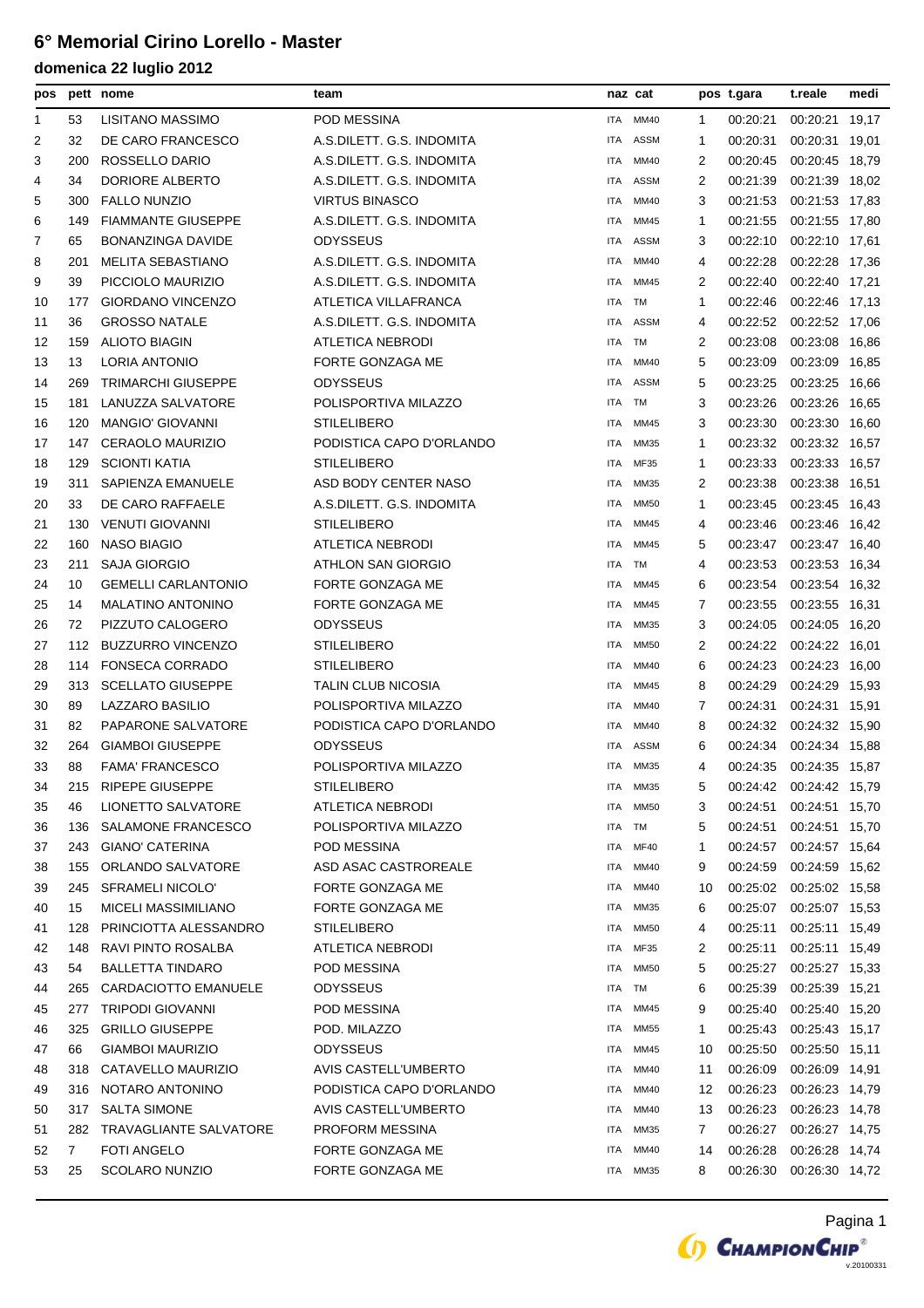### **6° Memorial Cirino Lorello - Master**

| pos |     | pett nome                  | team                         | naz cat    |             |    | pos t.gara | t.reale                 | medi  |
|-----|-----|----------------------------|------------------------------|------------|-------------|----|------------|-------------------------|-------|
| 54  | 250 | <b>GIORGIANNI GIUSEPPE</b> | ATHLON SAN GIORGIO           | <b>ITA</b> | MM45        | 11 | 00:26:31   | 00:26:31 14,71          |       |
| 55  | 226 | <b>CANNISTRA GIORGIO</b>   | ATHLON SAN GIORGIO           | <b>ITA</b> | MM35        | 9  | 00:26:35   | 00:26:35 14,67          |       |
| 56  | 60  | <b>BARBERA GIOVANNI</b>    | ODYSSEUS                     | <b>ITA</b> | <b>ASSM</b> | 7  | 00:26:41   | 00:26:41 14,62          |       |
| 57  | 283 | ARICO' ANGELO              | <b>STILELIBERO</b>           | <b>ITA</b> | MM45        | 12 | 00:26:41   | 00:26:41 14,62          |       |
| 58  | 119 | LO RE ANTONIO              | <b>STILELIBERO</b>           | <b>ITA</b> | MM40        | 15 | 00:26:43   | 00:26:43 14,60          |       |
| 59  | 326 | CONSIGLIO ANTONINO         | PODISTICA CAPO D'ORLANDO     | <b>ITA</b> | MM45        | 13 | 00:26:47   | 00:26:47 14,57          |       |
| 60  | 298 | <b>MEI FABIO</b>           | ASD TYNDARIS PATTESE         | <b>ITA</b> | MM40        | 16 | 00:26:49   | 00:26:49 14.54          |       |
| 61  | 151 | <b>MARTINO GIUSEPPE</b>    | PODISTICA CAPO D'ORLANDO     | <b>ITA</b> | MM45        | 14 | 00:26:54   | 00:26:54 14,50          |       |
| 62  | 49  | PATTI ANTONINO             | ATLETICA VILLAFRANCA         | <b>ITA</b> | MM45        | 15 | 00:26:56   | 00:26:56 14,48          |       |
| 63  | 48  | <b>MIDURI SALVATORE</b>    | ATLETICA VILLAFRANCA         | <b>ITA</b> | <b>MM60</b> | 1  | 00:27:04   | 00:27:04 14,41          |       |
| 64  | 271 | MESSINA GIOVANNI           | POD MESSINA                  | <b>ITA</b> | MM45        | 16 | 00:27:20   | 00:27:20 14,27          |       |
| 65  | 310 | CUTICCHIA VINCENZO         | ASD BODY CENTER NASO         | <b>ITA</b> | <b>ASSM</b> | 8  | 00:27:27   | 00:27:27 14,21          |       |
| 66  | 324 | <b>CONTI SALVATORE</b>     | PODISTICA CAPO D'ORLANDO     | <b>ITA</b> | MM40        | 17 | 00:27:29   | 00:27:29 14,19          |       |
| 67  | 315 | <b>GIULIANO VITTORIO</b>   | POLISPORTIVA MILAZZO         | <b>ITA</b> | MM70        | 1  | 00:27:45   | 00:27:45 14,06          |       |
| 68  | 64  | <b>MICALI NUNZIO</b>       | <b>ODYSSEUS</b>              | <b>ITA</b> | <b>MM50</b> | 6  | 00:27:45   | 00:27:45 14,06          |       |
| 69  | 247 | PIRRI ANGELO               | FORTE GONZAGA ME             | <b>ITA</b> | MM35        | 10 | 00:27:45   | 00:27:45 14,06          |       |
| 70  | 158 | ORLANDO ANGELO             | ASD ASAC CASTROREALE         | ITA        | MM40        | 18 | 00:27:46   | 00:27:46 14,05          |       |
| 71  | 291 | MOSCHELLA NUNZIANTONIO     | PROFORM MESSINA              | <b>ITA</b> | <b>ASSM</b> | 9  | 00:27:56   | 00:27:56                | 13,96 |
| 72  | 76  | LO NARDO FRANCESCO         | <b>ODYSSEUS</b>              | ITA        | <b>MM50</b> | 7  | 00:27:59   | 00:27:59 13,94          |       |
| 73  | 29  | <b>MANCUSO NATALE</b>      | ASD ASAC CASTROREALE         | <b>ITA</b> | MM45        | 17 | 00:28:06   | 00:28:06                | 13,89 |
| 74  | 261 | POLLICINO ANTONIO          | POLISPORTIVA MILAZZO         | ITA        | TM          | 7  | 00:28:06   | 00:28:06 13,88          |       |
| 75  | 240 | LATTERI FRANCESCO          | POD MESSINA                  | ITA        | <b>MM50</b> | 8  | 00:28:08   | 00:28:08 13,86          |       |
| 76  | 276 | <b>CITRINITI IOLE</b>      | <b>UISP</b>                  | <b>ITA</b> | MF35        | 3  | 00:28:13   | 00:28:13 13,82          |       |
| 77  | 273 | PENSANTE CARMELO           | POD MESSINA                  | <b>ITA</b> | <b>MM50</b> | 9  | 00:28:20   | 00:28:20 13,77          |       |
| 78  | 135 | <b>STAITI PIETRO</b>       | FORTE GONZAGA ME             | <b>ITA</b> | MM55        | 2  | 00:29:04   | 00:29:04 13,42          |       |
| 79  | 297 | DI PAOLA GIUSEPPE          | ASD TYNDARIS PATTESE         | ITA        | MM40        | 19 | 00:29:06   | 00:29:06 13,41          |       |
| 80  | 217 | <b>GUANTA MAURIZIO</b>     | ODYSSEUS                     | <b>ITA</b> | MM35        | 11 | 00:29:19   | 00:29:19 13,30          |       |
| 81  | 16  | OTERI CATERINA             | FORTE GONZAGA ME             | <b>ITA</b> | <b>MF40</b> | 2  | 00:29:27   | 00:29:27 13,25          |       |
| 82  | 322 | <b>RUGGERI SALVATORE</b>   | <b>UISP</b>                  | <b>ITA</b> | <b>MM50</b> | 10 | 00:29:29   | 00:29:29                | 13,23 |
| 83  | 95  | DE RUEDA PIETRO            | POLISPORTIVA MILAZZO         | <b>ITA</b> | MM55        | 3  | 00:29:30   | 00:29:30 13,23          |       |
| 84  | 258 | <b>COSENZA SALVATORE</b>   | <b>FIAMMA ME</b>             | ITA        | MM55        | 4  | 00:29:31   | 00:29:31 13,21          |       |
| 85  | 248 | STURNIOLO ANTONINO         | POD MESSINA                  | ITA        | MM45        | 18 | 00:29:37   | 00:29:37 13,17          |       |
| 86  | 203 | <b>LAGANA FORTUNATO</b>    | FORTE GONZAGA ME             | <b>ITA</b> | <b>MM55</b> | 5  | 00:29:40   | 00:29:40 13,15          |       |
| 87  | 18  | <b>PISTONE MARIA</b>       | FORTE GONZAGA ME             | ITA        | MF40        | 3  | 00:29:41   | 00:29:41 13,14          |       |
| 88  | 24  | <b>SCOLARO DOMENICO</b>    | FORTE GONZAGA ME             | ITA        | <b>MM50</b> | 11 | 00:29:45   | 00:29:45 13,11          |       |
| 89  | 154 | LAUDANI SALVATORE          | ASD ASAC CASTROREALE         | ITA        | MM40        | 20 |            | 00:29:52 00:29:52 13,06 |       |
| 90  | 153 | COPPOLINO PAOLO            | ASD ASAC CASTROREALE         | <b>ITA</b> | <b>MM50</b> | 12 | 00:29:55   | 00:29:55 13,04          |       |
| 91  | 161 | PILOTA CARMELO             | ASD MARathon club taormina   | <b>ITA</b> | MM65        | 1  | 00:29:58   | 00:29:58 13,02          |       |
| 92  | 290 | <b>CARDILE CINZIA</b>      | <b>UISP</b>                  | ITA        | <b>MF40</b> | 4  | 00:30:02   | 00:30:02 12.99          |       |
| 93  | 152 | PICONE MICHELE SALVATORE   | ASD ASAC CASTROREALE         | ITA        | <b>MM50</b> | 13 | 00:30:04   | 00:30:04 12,97          |       |
| 94  | 43  | BONGIOVANNI ANTONINO       | ATHLON SAN GIORGIO           | ITA        | <b>MM60</b> | 2  | 00:30:17   | 00:30:17 12,88          |       |
| 95  | 244 | DE SALVO DOMENICO          | FORTE GONZAGA ME             | ITA        | MM40        | 21 | 00:30:24   | 00:30:24 12,83          |       |
| 96  | 44  | SAGGIO ANTONINO            | ATLETICA NEBRODI             | ITA        | MM55        | 6  | 00:30:40   | 00:30:40 12,72          |       |
| 97  | 309 | PERRONI IGNAZIO            | POD MESSINA                  | <b>ITA</b> | MM50        | 14 | 00:30:43   | 00:30:43 12,70          |       |
| 98  | 307 | MAZZEO GIUSEPPE            | POD MESSINA                  | ITA        | MM55        | 7  | 00:30:56   | 00:30:56 12,61          |       |
| 99  | 180 | DE LORENZO LETTERIO        | <b>MARATHON CLUB MESSINA</b> | ITA        | MM65        | 2  | 00:30:59   | 00:30:59 12,59          |       |
| 100 | 323 | <b>SCIANO' ANTONINO</b>    | PODISTICA CAPO D'ORLANDO     | ITA        | MM45        | 19 | 00:31:26   | 00:31:26 12,41          |       |
| 101 | 30  | <b>FICARRA GIUSEPPE</b>    | ASD ASAC CASTROREALE         | ITA        | MM65        | 3  | 00:31:43   | 00:31:43 12,30          |       |
| 102 | 41  | <b>TORRE GIUSEPPE</b>      | ATHLON SAN GIORGIO           | <b>ITA</b> | MM45        | 20 | 00:31:45   | 00:31:45 12,29          |       |
| 103 | 185 | <b>SILIPIGNI MARIA</b>     | FORTE GONZAGA ME             | ITA        | MF35        | 4  | 00:31:54   | 00:31:54 12,23          |       |
| 104 | 132 | <b>MICALI ANTONINO</b>     | <b>STILELIBERO</b>           | ITA        | <b>MM70</b> | 2  |            | 00:31:57 00:31:57 12,21 |       |
| 105 | 241 | <b>CODRARO FABIO</b>       | PROFORM MESSINA              | <b>ITA</b> | <b>TM</b>   | 8  | 00:32:19   | 00:32:19 12,07          |       |
| 106 | 308 | PARATORE ROSA              | POD MESSINA                  | ITA        | <b>MF40</b> | 5  | 00:32:27   | 00:32:27 12,02          |       |